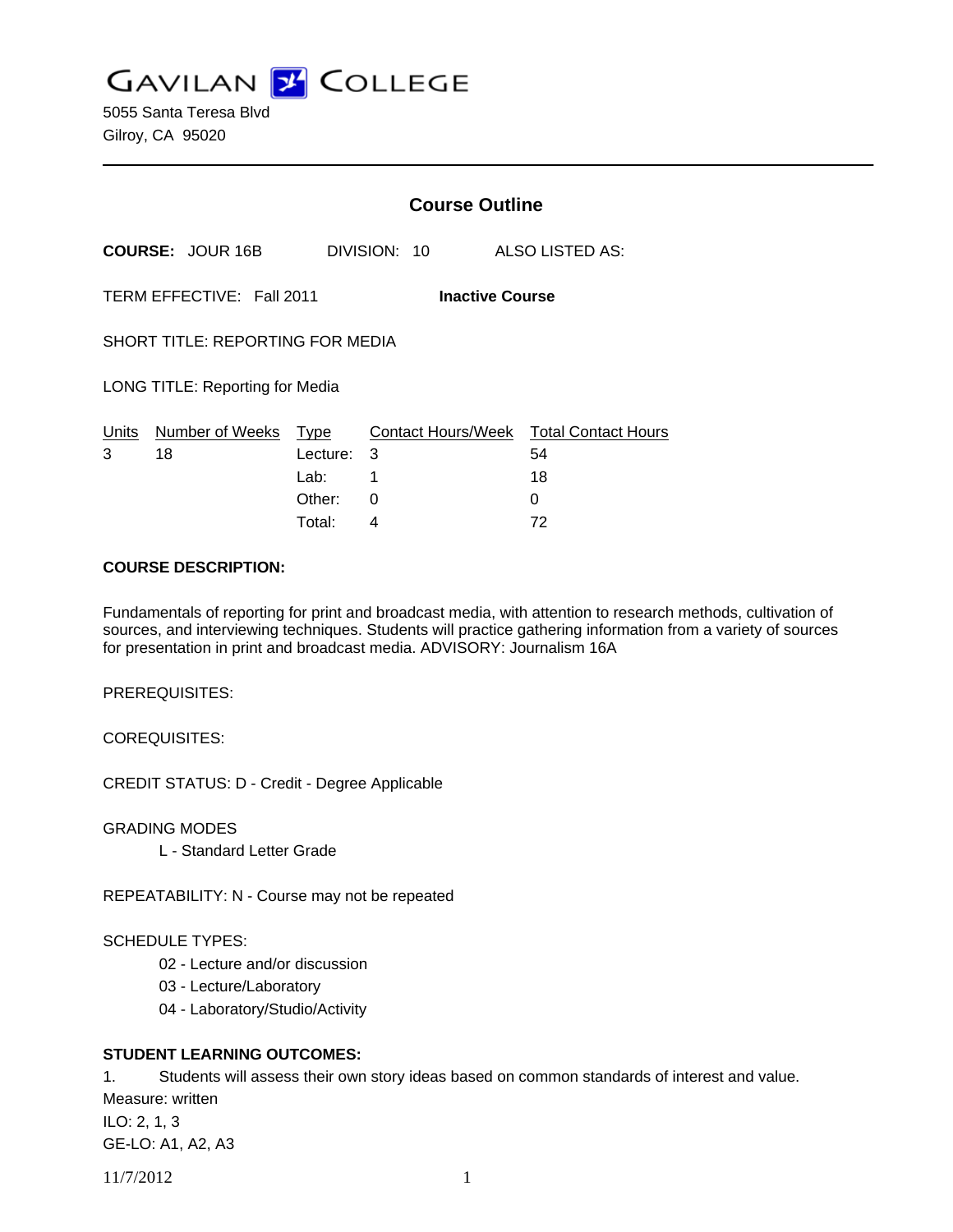2. Students will write a variety of news and feature stories Measure: written ILO: 2, 3, 4, 7 GE-LO: A3, A5, A1

3. Students will discuss the ethical issues raised by journalistic reporting and writing Measure: oral report ILO: 6, 4, 2, GE-LO: A2, A1, A4

4. Students will have mastered basic copy-editing rules, techniques and procedures Measure: written ILO: 1, 5, 3, 7 GE-LO: A3, A5, A6

#### **CONTENT, STUDENT PERFORMANCE OBJECTIVES, OUT-OF-CLASS ASSIGNMENTS**

Inactive Course: 09/26/2011

- 1 3 Human interest and journalism.
- 2 3 Getting ideas and matching them to form.
- 3 3 Basic story elements.
- 4 3 The profile: Interviewing.
- 5 3 The Profile: Organizing
- 6 3 The trend; the color story & occasion story
- 7 3 Review and midterm with take-home portion and

in-class portion

- 8 3 Service articles: How to's and Informatives
- 9 3 Personal narratives.
- 10 3 Reviews: products, books, films, music or other.
- 11 3 Opinions.
- 12 3 Longer, investigative stories.
- 13 3 Ethics
- 14 3 The Law
- 15 3 Review for final, work on take-home portion.
- 16 3 Take in-class portion of final.

#### CONTENT:

Please note: students will write in journals at every class meeting about an issue in the news or an issue raised by local newspapers in their approach to stories. Students will arrange one additional hour a week of lab work.

Week 1 - Chapter 14, half-page critique of two newspaper articles.

Week 2 - Chapters 9, 11, handouts; written approach to one story idea

from several angles. Six story ideas due with their origins.

First chapter of copy-editing book due. Students will come

on a field trip to local newspaper for tour and discussion with editors and reporters.

Week 3 - Chapters 12, 13, handouts. Direct and indirect leads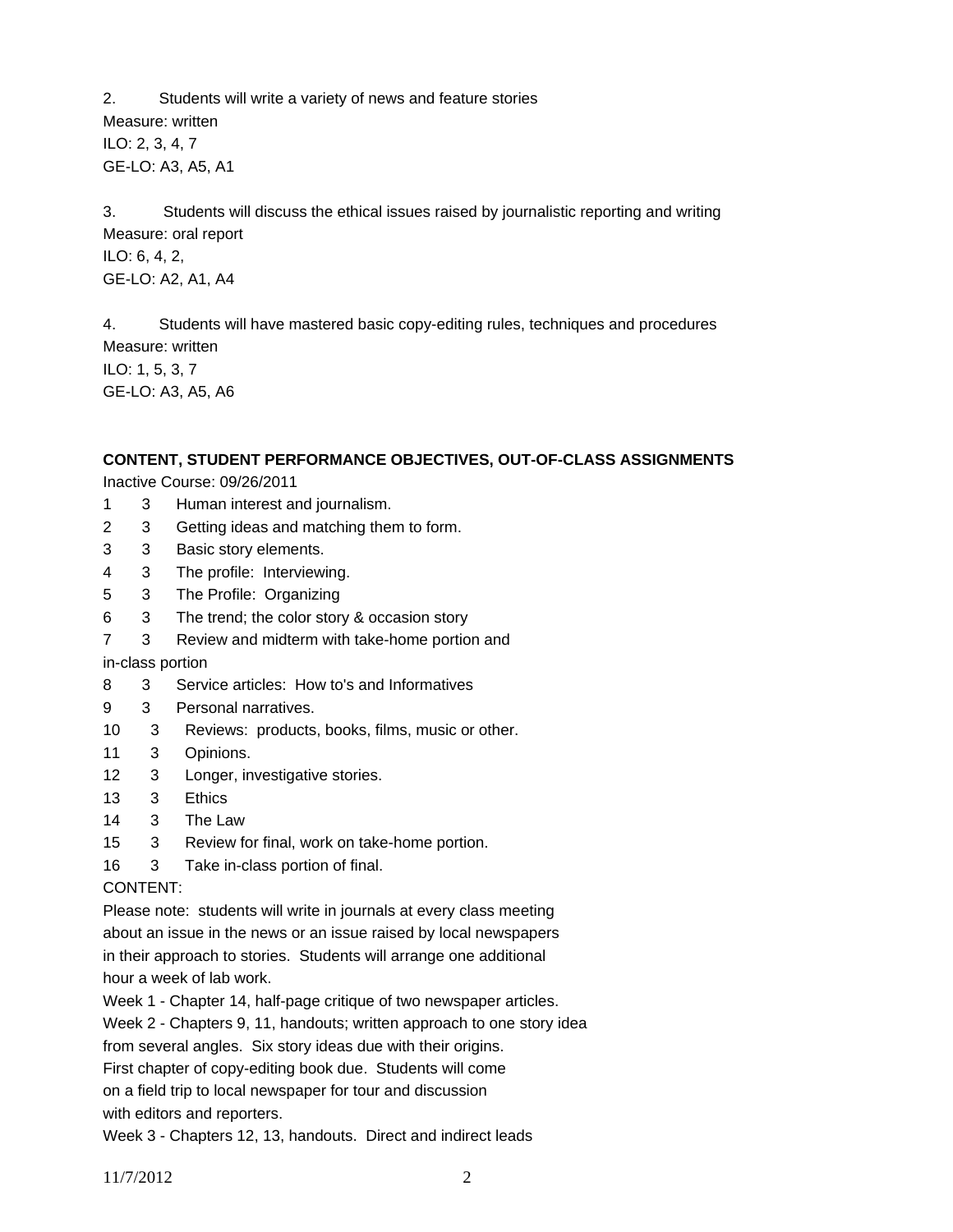Week 4 - Read chapter 8 and handouts. Preparations with written questions for a fantasy interview. Begin work on profile assignment. Hand in second copy-editing chapter. Week 5 - Profile story with art ideas. Read Chapter 16. Week 6 - Read Chapter 15 and handouts. Evaluate several occasion stories, and propose an occasion story they may wish to do in lieu of a how-to story. Hand in third copy-editing chapter. Start trend story assignment. Week 7 - Review and midterm with take-home portion and in-class portion. Service article assigned. Week 8 - Read chapter 18 and handouts. Students will analyze Census Bureau article as an informative piece, looking for gaps and noting facts and details included. Students will write a four-paragraph informative based on notes given in class. Students will bring rough drafts of their how-to articles for instructor critique. Week 9 - Read handouts. How-to story due with art ideas. Hand in fourth copy-editing chapter. Week 10- Students will read chapter 19, handouts on freebies and junkets. Begin work on review stories. Week 11- handouts and rough draft of editorial on international issue. Hand in review story. Week 12- Read Chapter 20, "Frank Sinatra Had a Cold" by Gay Talese. Hand in international opinions piece. Week 13- Read Chapter 22 and handouts. Students will begin to develop their personal codes of ethics for future journalism work. Week 14- Handouts, turn in code of ethics. COURSE OBJECTIVES: At the conclusion of this course the student will be able to understand and use the following: 1. of human interest vs. straight news stories; students will be able to describe the transformation of newspapers in this half-century; students will critique high and low interest newspaper articles. 2. to originate story ideas from several sources. Students will learn how to plan an approach to any assignment. Students will demonstrate mastery of 30 terms relevant to newspaper writing. Students will practice matching ideas to formats. 3. propose direct and indirect leads for several story ideas. Students will demonstrate understanding of essentials for any good lead. Students will learn to identify transitions in a news story and to write transitions when they are needed. Students will analyze endings of several stories to suggest improvements.

written for two of last week's story ideas.

4. will have learned to prepare adequately for a profile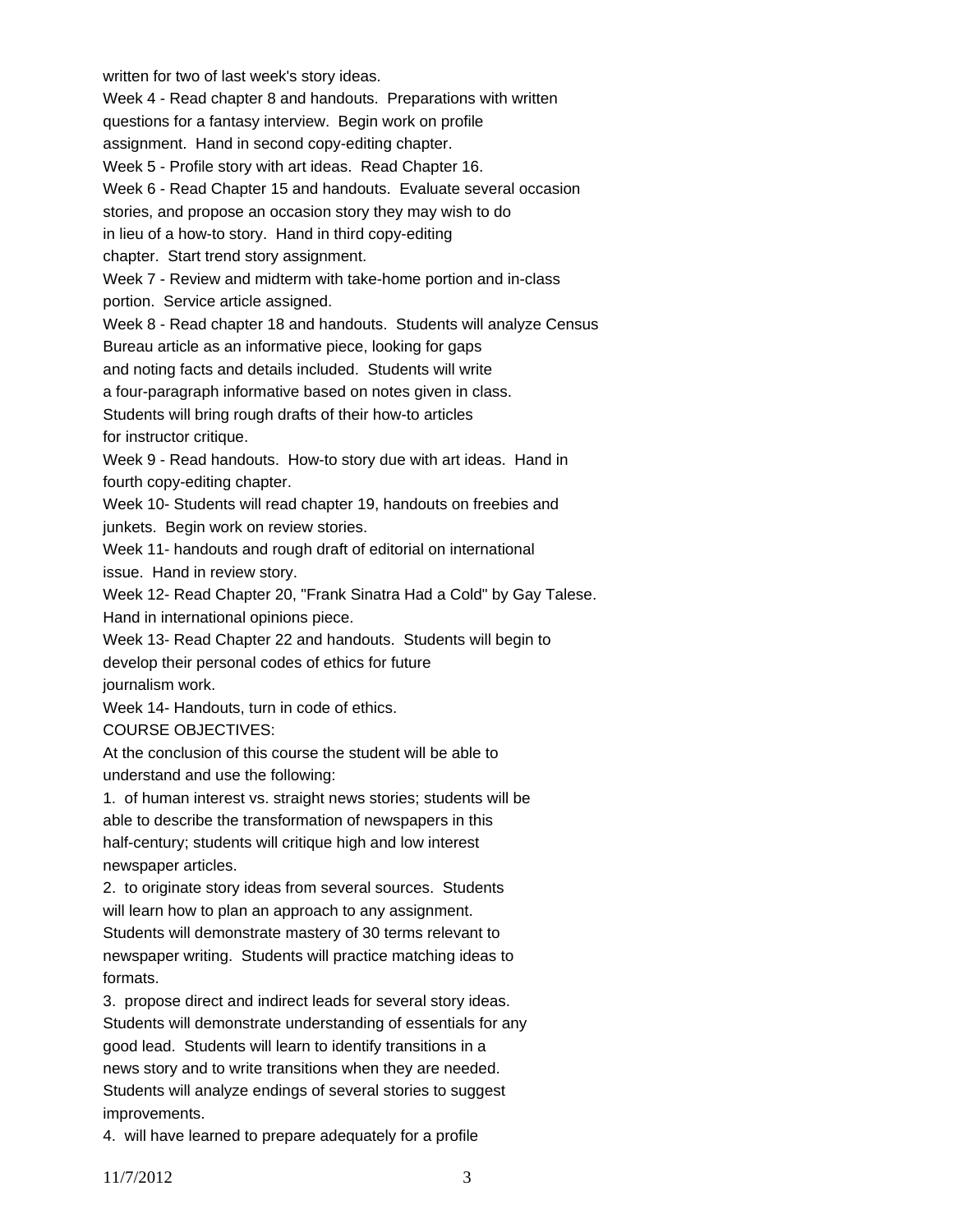interview. Students will collect information about potential interview subjects. Students will discuss what is appealing and not appealing about doing journalistic interviews, and identify their own strong and weak points in doing such interviews. Students will practice interview techniques. Students will critique an interview done by instructor with an outside party. Students will determine what special approaches would be appropriate for interviews with disabled, elderly, homeless, imprisoned or grief-stricken people, and with children. Students will learn how different designations ("on the record," "off the record") work and when to apply them. 5. will critique others' profiles based on profile essentials. Students will learn three rules governing the use of quotations. Students will learn when to paraphrase rather than quoting sources. Students will learn how to handle notes they've taken from interviews once they start writing their stories. Students will select an organizational form for their profiles. Students will discuss the ethics of fluff pieces and hachet jobs, and will evaluate when it is appropriate to "sell out" and source and when it is not. 6. Students will learn how to differentiate between a trend and an isolated incident or situation. Students will learn common pitfalls in using numbers to prove things. Students will identify trends around them. Students will appraise stories employing descriptive writing techniques, and will practice these techniques themselves. Students will discuss the ethics of press pool and press conference coverage of canned media "occasions," and will write a short in-class essay on their opinion of such coverage.

7. Trend Story due.

8. Students will learn to recognize service articles and will be able to list three essentials for good service articles. Students will use their own notes and instructor's materials in deciding how to sift through large amounts of factual information for informatives that are pertinent and interesting. Students will practice step-by-step writing for clear how-tos. 9. Students will rate various of their own experiences according to potential each has to become a publishable personal narrative piece. Students will establish in class a list of attributes common to effective personal narratives we read outside of class. Students will learn the essentials for writing about meetings, events or activities. Students will become familiar with accessible markets for personal narrative pieces. Students will discuss the "limits to information" idea put forth in "Talking AIDs to Death" by Randy Shilts, and will debate the applicability of this theory to journalism. 10. Students will discuss the purpose of reviews in general, and will propose their own review. Students will roleplay the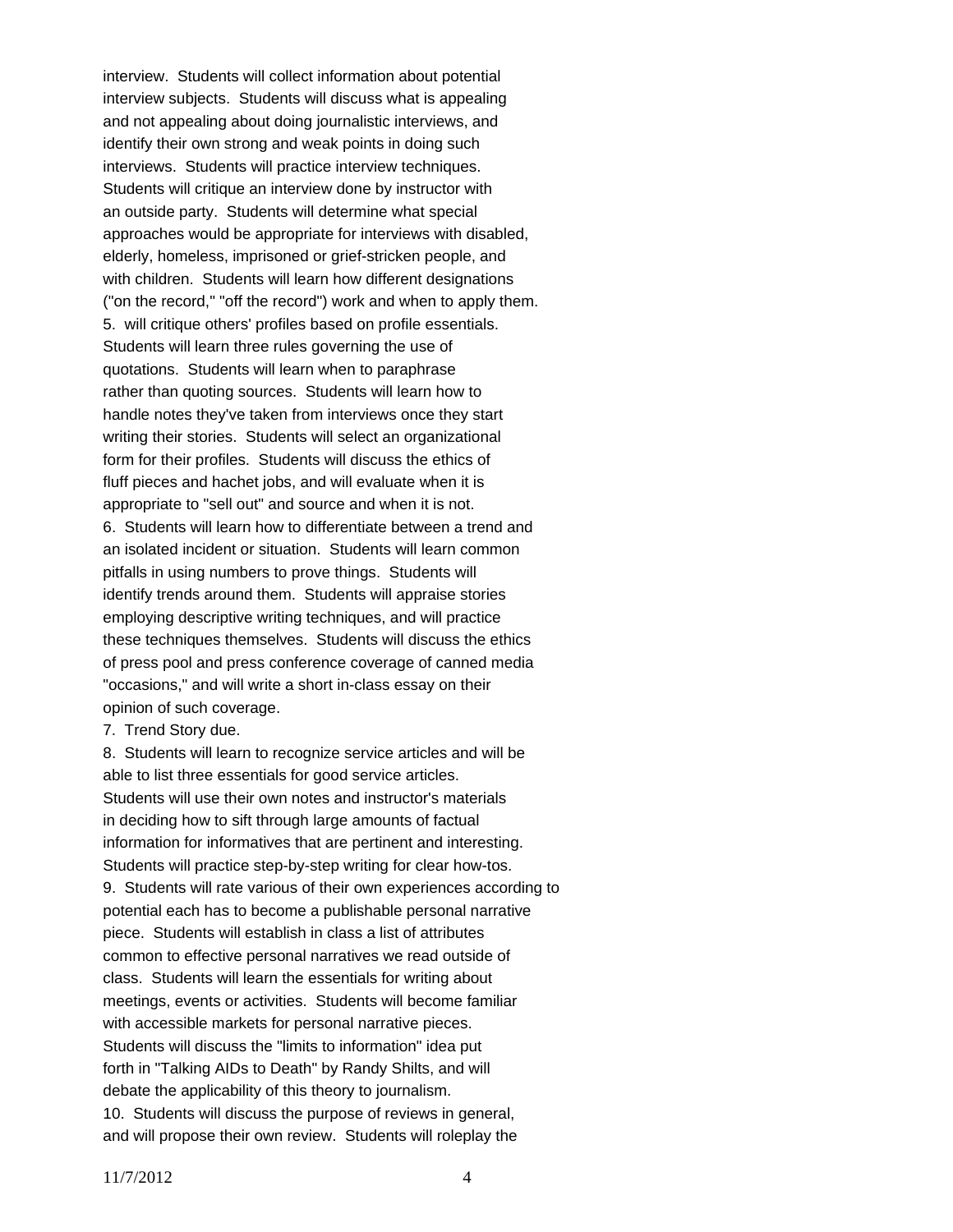consequences of positive and negative reviews, and answer a series of such questions for themselves as the basis of a personal code of ethics.

11. Students will demonstrate understanding of ten attributes of good editorial pieces. Students will demonstrate understanding of the difference between editorials and opinions pieces. Students will generate the opinions-piece ideas from a daily newspaper. Students will analyze the work of syndicated columnist by studying three of the writer's articles. Students will write a mini-editorial in class on a local or national issue. Students will discuss what makes ideas controversial. Students will do library research on a topic of international importance. Students will learn to use periodicals and book indexes. Students will debate international topic in class before writing editorials.

12. Students will learn how reporting on in-depths differs from daily news & features reporting. Students will learn how to approach and structure background research for longer stories. Students will discuss four methods used by investigative writers for organizing themselves. Students will study case histories of investigative reporting and submit three ideas of stories they'd like investigated.

13. Students will learn five frameworks for figuring out where they stand on ethical issues that come up often for journalists. Students will critique cases of privacy invasion and denial of access in journalism. Students will analyze two journalistic codes of ethics.

14. Students will learn four defenses against libel. Acting as mock court judges, defendents and plaintiffs, students will analyze several pieces of writing to determine whether libel has been committed according to current case law standards. Students will discuss how the threat of libel cases has affected the development of First Amendment expression.

## **METHODS OF INSTRUCTION:**

Lecture, class discussion and many more out-of-class performance assignments than in 16A. Students will be attending city council meetings, school board meetings, conducting news and symposium interviews and writing complete news stories. Some will be submitted to the campus newspaper. In addition, 10 chapters in copy editing are designed to increase the students knowledge of good copy editing practices. There will be two main exams plus a final.

## **METHODS OF EVALUATION:**

The types of writing assignments required: Other: EXPECTATIONS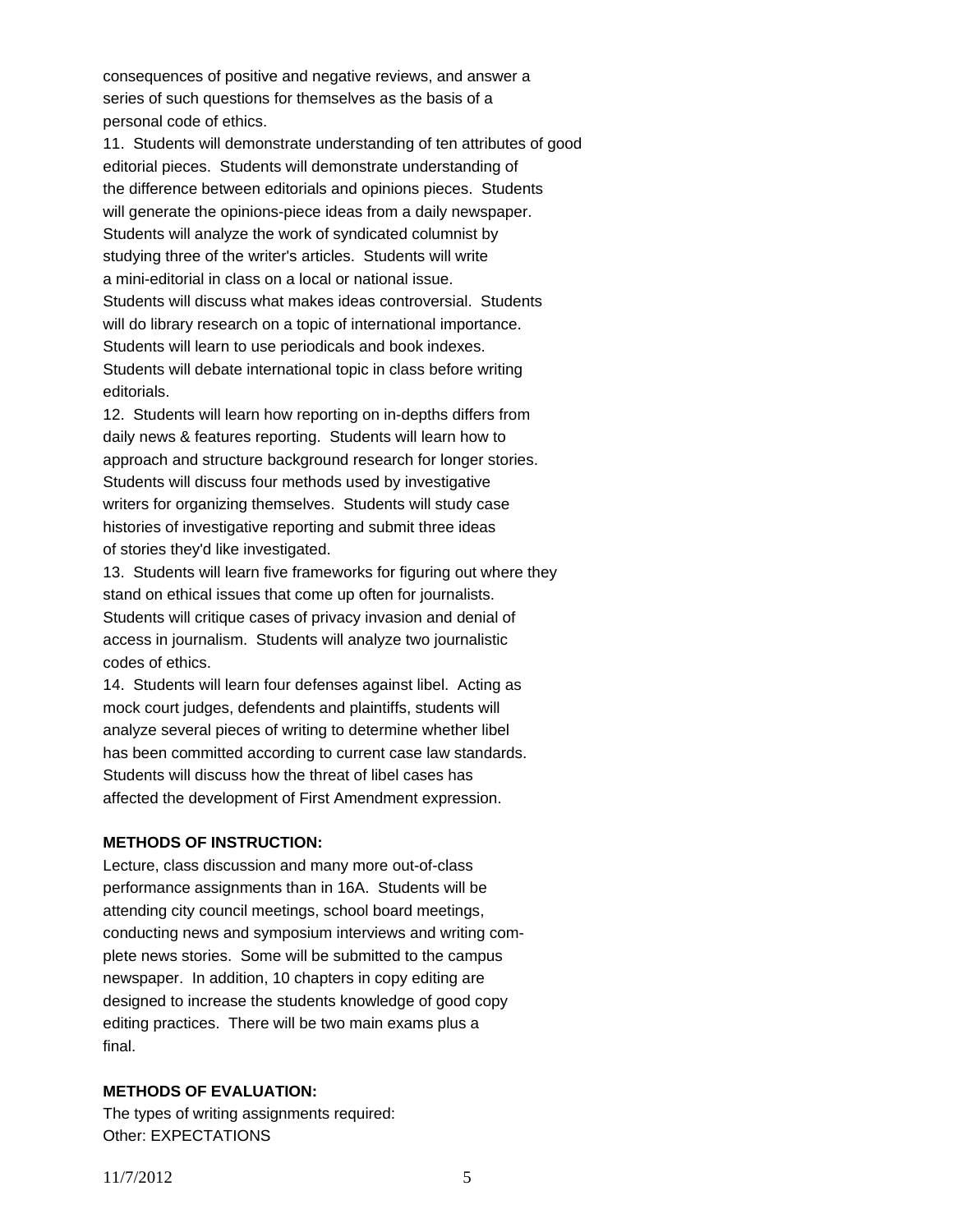The problem-solving assignments required: None The types of skill demonstrations required: None The types of objective examinations used in the course: None Other category: None The basis for assigning students grades in the course: Writing assignments: 0% - 0% Problem-solving demonstrations: 0% - 0% Skill demonstrations: 0% - 0% Objective examinations: 0% - 0% Other methods of evaluation: 0% - 0%

# **REPRESENTATIVE TEXTBOOKS:**

Required:

The Missouri Group, Telling the Story, Bedford/St. Martin, 2010, or other appropriate college level text. Reading level of text: 13+ grade Verified by: Jan Janes

#### **ARTICULATION and CERTIFICATE INFORMATION**

 Transferable CSU, effective 199470 UC TRANSFER: Not Transferable Associate Degree: GAV C1, effective 199470 CSU GE: IGETC: CSU TRANSFER:

## **SUPPLEMENTAL DATA:**

Basic Skills: N Classification: A Noncredit Category: Y Cooperative Education: Program Status: 1 Program Applicable Special Class Status: N CAN: CAN Sequence: CSU Crosswalk Course Department: JOUR CSU Crosswalk Course Number: 16B Prior to College Level: Y Non Credit Enhanced Funding: N Funding Agency Code: Y In-Service: N Occupational Course: D